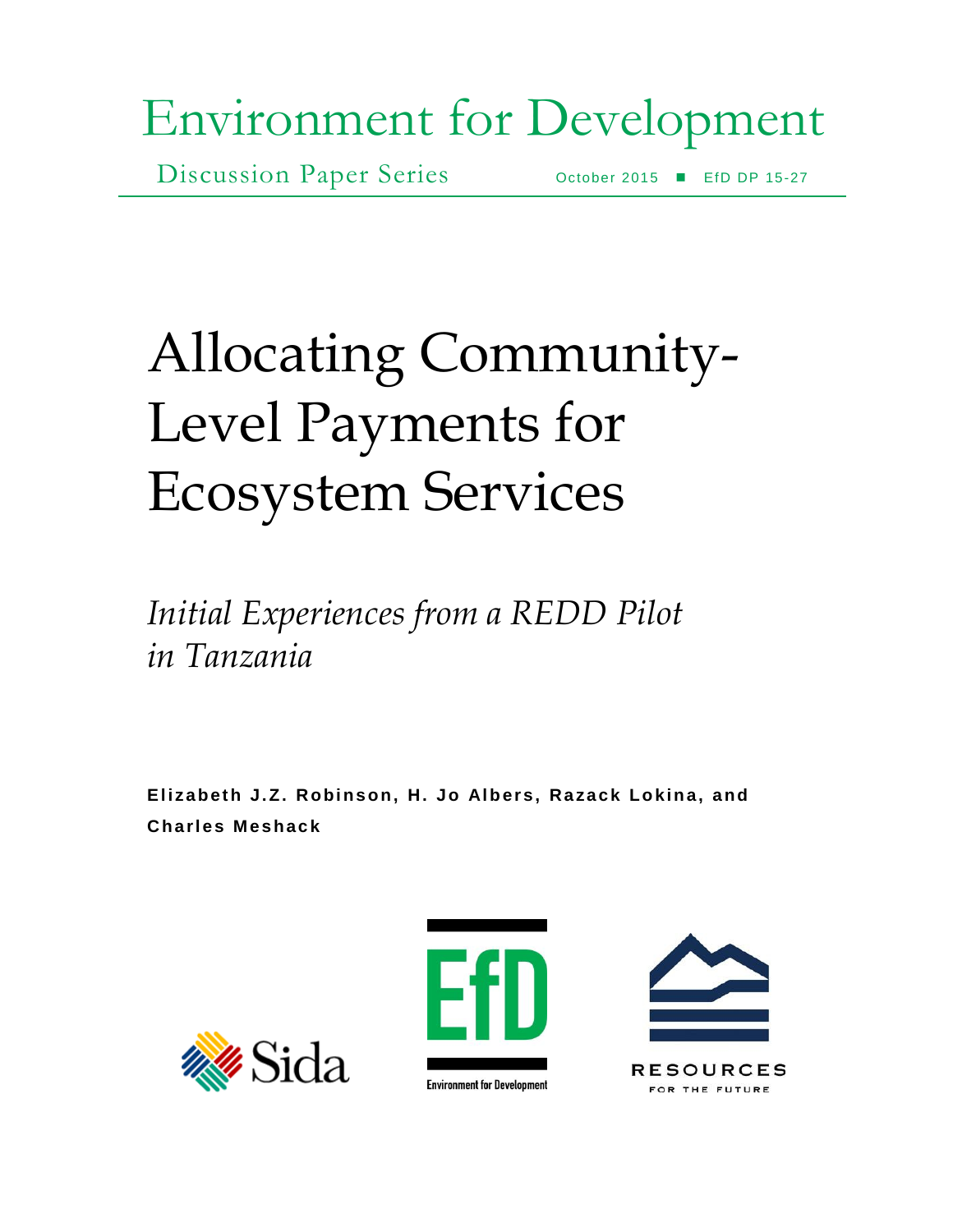# **Environment for Development Centers**

## **Central America**

Research Program in Economics and Environment for Development in Central America Tropical Agricultural Research and Higher Education Center (CATIE) Email: [centralamerica@efdinitiative.org](mailto:centralamerica@efdinitiative.org)

### **Chile**

Research Nucleus on Environmental and Natural Resource Economics (NENRE) Universidad de Concepción Email: [chile@efdinitiative.org](mailto:chile@efdinitiative.org)

## **China**

Environmental Economics Program in China (EEPC) Peking University Email: [china@efdinitiative.org](mailto:china@efdinitiative.org)

### **Ethiopia**

Environmental Economics Policy Forum for Ethiopia (EEPFE) Ethiopian Development Research Institute (EDRI/AAU) Email: [ethiopia@efdinitiative.org](mailto:ethiopia@efdinitiative.org) 

### **Kenya**

Environment for Development Kenya University of Nairobi with Kenya Institute for Public Policy Research and Analysis (KIPPRA) Email: [kenya@efdinitiative.org](mailto:kenya@efdinitiative.org) 

## **South Africa**

Environmental Economics Policy Research Unit (EPRU) University of Cape Town Email: [southafrica@efdinitiative.org](mailto:southafrica@efdinitiative.org) 

**Sweden** Environmental Economics Unit University of Gothenburg

Email: [info@efdinitiative.org](mailto:info@efdinitiative.org)

**Tanzania** Environment for Development Tanzania University of Dar es Salaam Email: [tanzania@efdinitiative.org](mailto:tanzania@efdinitiative.org)

**USA (Washington, DC)** Resources for the Future (RFF) Email: [usa@efdintiative.org](mailto:usa@efdintiative.org)

**CATIE**C



**UNIVERSIDAD** DE CONCEPCION













School of Business, Economics and Law UNIVERSITY OF GOTHENBURG





The Environment for Development (EfD) initiative is an environmental economics program focused on international research collaboration, policy advice, and academic training. Financial support is provided by the Swedish International Development Cooperation Agency (Sida). Learn more at www.efdinitiative.org or contact [info@efdinitiative.org.](mailto:info@efdinitiative.org)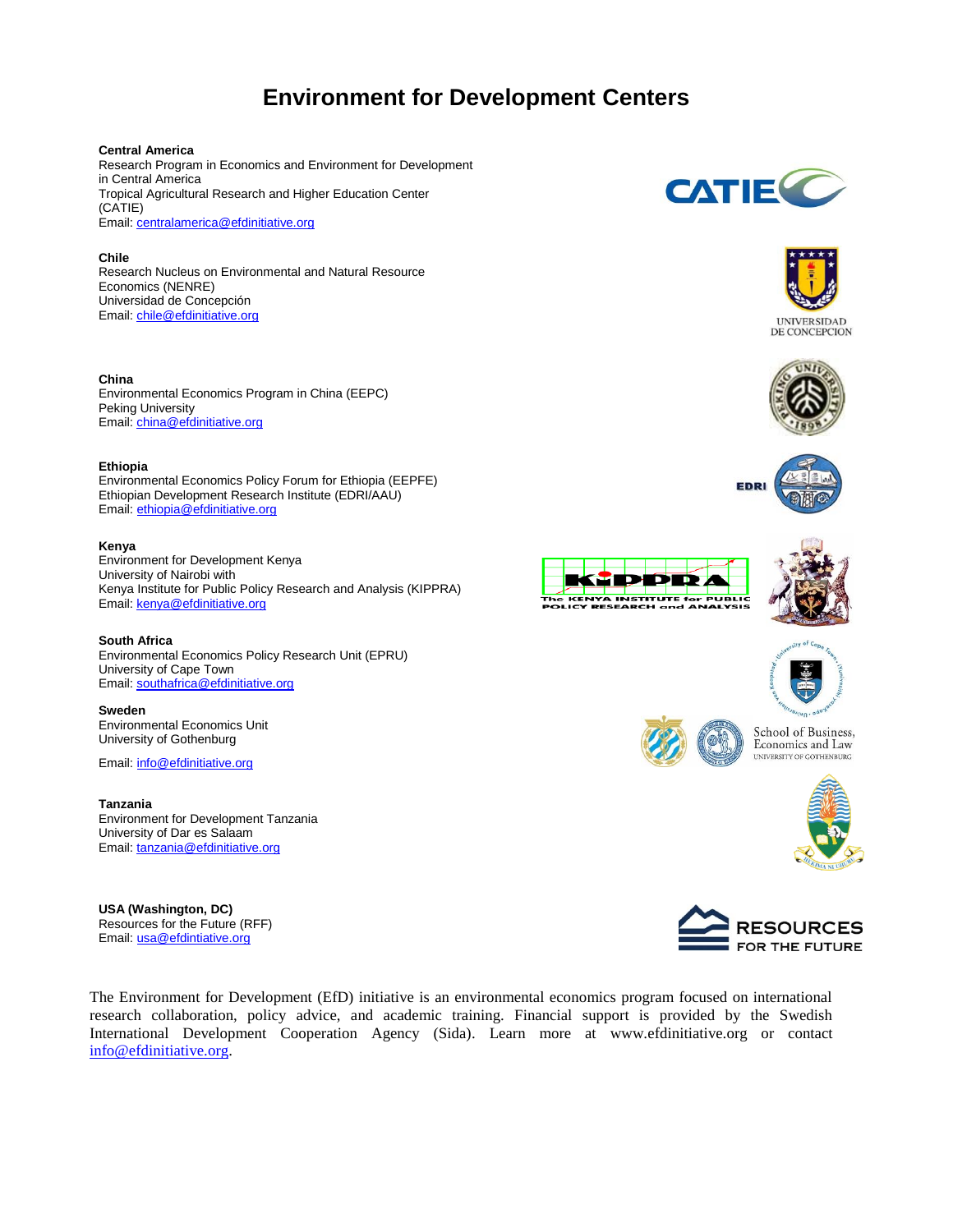# **Allocating Community-Level Payments for Ecosystem Services: Initial Experiences from a REDD Pilot in Tanzania**

Elizabeth J.Z. Robinson, H. Jo Albers, Razack Lokina, and Charles Meshack

# **Abstract**

Payments for ecosystem services (PES) typically reward landowners for managing their land to provide ecosystem services that would not otherwise be provided. REDD—Reduced Emissions from Deforestation and Forest Degradation—is a form of PES aimed at decreasing carbon emissions from forest conversion and extraction in lower-income countries. A key challenge for REDD occurs when it is implemented at the community rather than the individual landowner level. Whilst achieving this community-level reduction relies on individuals changing their interaction with the forest, incentives are not aligned explicitly at the individual level. Rather, payments are made to the community as a single entity in exchange for verified reduced forest loss, as per a PES scheme. In this paper, we explore how community level REDD has been implemented in one multiple-village pilot in Tanzania. Our findings suggest that considerable attention has been paid to monitoring, reporting, verification, and equity. Though no explicit mechanism ensures individual compliance with the group PES, the development of village level institutions, "social fencing," and a shared future through equal REDD payments factor into community decisions that influence the level of community compliance that the program will eventually achieve. However, few villages allocate funds for explicit enforcement efforts to protect the forest from illegal activities undertaken by outsiders.

**Key Words:** PES, REDD, collective decisions, Tanzania, forests

**JL Codes:** Q23, Q54

Discussion papers are research materials circulated by their authors for purposes of information and discussion. They have not necessarily undergone formal peer review.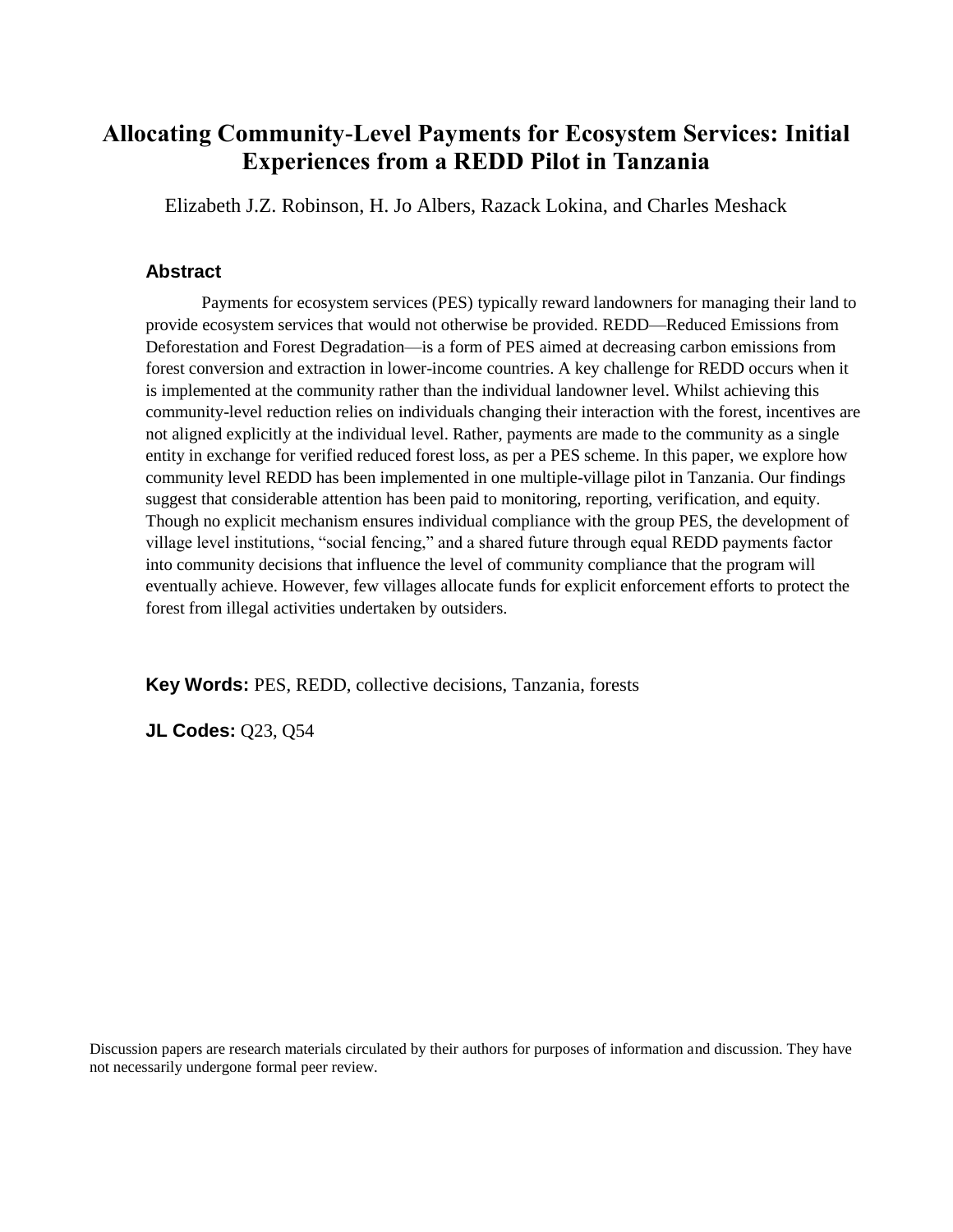# **Contents**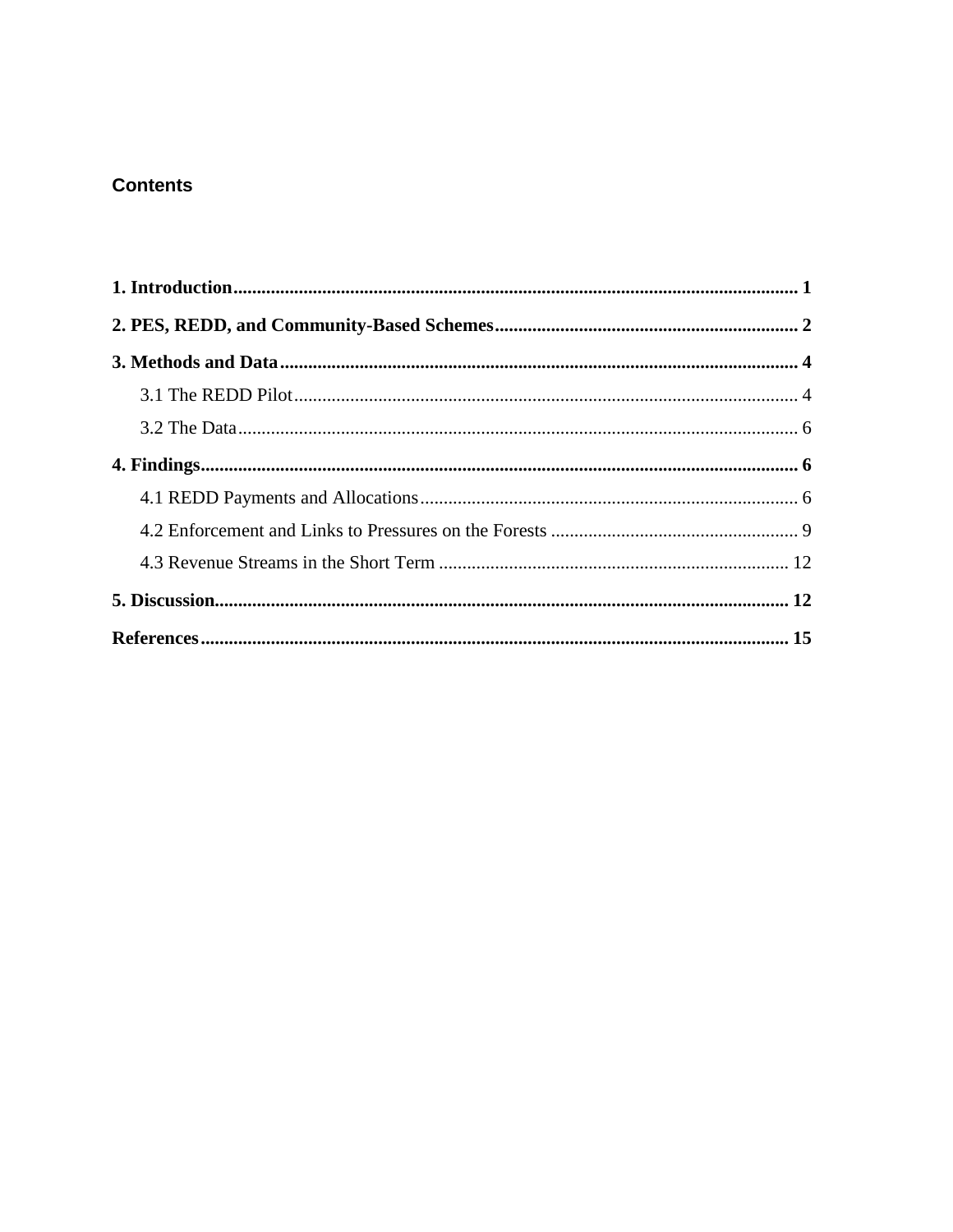# **Allocating Community-level Payments for Ecosystem Services: Initial Experiences from a REDD Pilot in Tanzania**

Elizabeth J.Z. Robinson, H. Jo Albers, Razack Lokina, and Charles Meshack

# **1. Introduction**

Globally, deforestation and forest degradation contribute approximately 12% of total CO2 emissions (Van der Werf et al. 2009), whilst Africa's relatively high rate of forest degradation and loss accounts for approximately 70% of the continent's total greenhouse gas emissions (FAO 2006; Gibbs et al. 2007). REDD – Reduced Emissions from Deforestation and Forest Degradation – recognises both the continuing increase in global CO2 emissions and the role of forests in lower-income countries by introducing a payment to slow forest conversion and degradation to reduce the emission of greenhouse gases. Though forests have long been a part of climate change discussions through the clean development mechanism (CDM), which focuses on afforestation, REDD, with its focus on avoided forest loss, is a relatively new innovation, first featured in the 2005 Montreal COP (conference of the parties).

Although REDD remains in its early stages, and is currently being implemented under a variety of guises, central to REDD has been the idea that it is a payment for ecosystem services (PES), where payments are conditional on verified reductions in forest loss relative to some baseline (Albers and Robinson 2013; Mahanty et al. 2013). A key yet neglected issue for REDD is the change in incentives that are created for individual forest-dependent households when a REDD scheme is introduced at the community level, as is frequently the case for communityowned or managed forests, and indeed for many PES schemes, in lower-income countries (Sommerville et al. 2010).

To address this characteristic of REDD implementation, we consider the REDD pilot that the Tanzania Forest Conservation Group (TFCG) and the Tanzanian Community Forest Conservation Network (MJUMITA) coordinate in several villages. We focus particularly on community decisions over how REDD funds are allocated within a village; the extent to which the implementation of the REDD scheme accounts for collective versus individual decisions; and

Elizabeth J.Z. Robinson, University of Reading, corresponding author, email: e.j.robinson@reading.ac.uk. H. Jo Albers, University of Wyoming. Razack Lokina, University of Dar es Salaam. Charles Meshack, Tanzania Forest Conservation Group.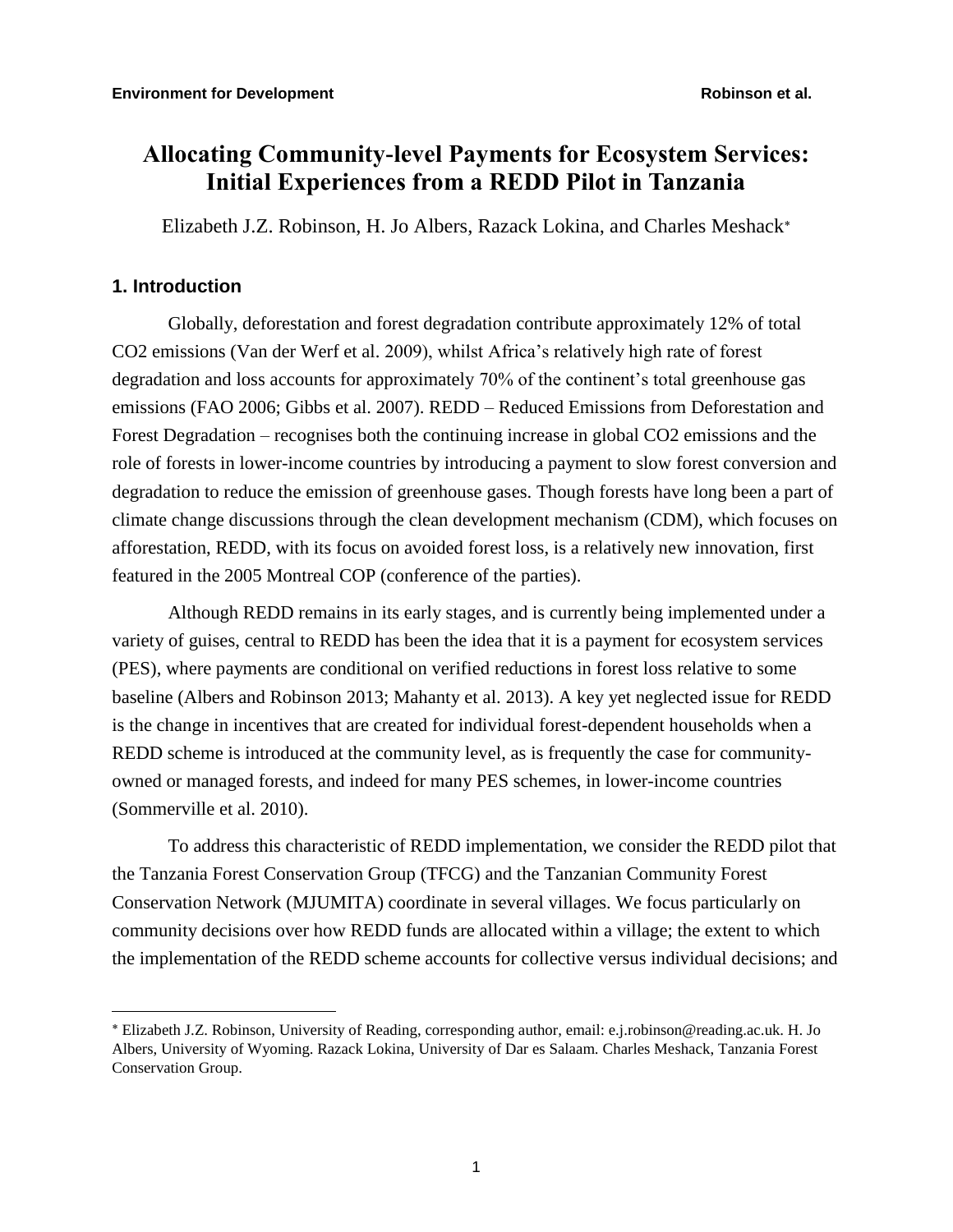whether the allocation of funds is linked to the pressures on the REDD forest. We find that the pilot has taken into account monitoring, reporting and verification (MRV), as well as equity considerations. However, frequently no explicit mechanism is developed to ensure individual compliance with the group PES nor to protect the community scheme from outsiders. In particular, communities allocate only very small shares of the REDD payments to formal enforcement efforts. However, there has been considerable effort to build institutions within the village, which may reflect a tacit assumption that "social fencing" – a sense of collective responsibility to protect a commonly held and used resource – is sufficient to protect the REDD forests (Mishra and Sarin 1988; Brandon and Wells 1992; Lal 1997; Lise 2000; Henkemans 2001; Nielsen 2006; Robinson et al. 2014b). A lack of more formalised enforcement could, however, prove problematic where outsiders with no connection to the REDD villages exert considerable external pressures on the forest.

The paper is structured as follows. In Section 2, we address the literature on payments for ecosystem services in the context of community-level schemes. Section 3 is motivated by the understanding that PES schemes require behavioural changes by villagers and, in the case of the TFCG/MJUMITA REDD pilots, can provide relatively equitable group benefits but may impose very different individual costs. We explore how REDD has been implemented by TFCG/MJUMITA pilot villages in terms of payments, allocation, and compliance. Finally, in Section 4, we consider the more general implications of our findings. This paper is relevant not only to REDD but to other forms of PES and to general payment-as-compensation policies, particularly in lower-income countries, where payments are made at the community level and the group determines how these payments are allocated amongst individuals and community projects.

# **2. PES, REDD, and Community-Based Schemes**

The PES literature has been dominated by papers that consider a voluntary arrangement in which individual or coordinated landowners offer an ecosystem service in exchange for a payment. As such, PES can be considered to have its theoretical basis within a Coasean framework. Market or quasi-market bargaining can achieve socially optimal levels of environmental services (Muradian et al. 2010) without additional government involvement beyond ensuring that property rights are well-defined and protected. With relatively low transaction costs, if the ecological benefits are sufficient to warrant a large enough payment to induce a landowner to supply the ecosystem service rather than undertake alternate activities that are privately profitable but socially less desirable, then a PES is viable. Because the payment is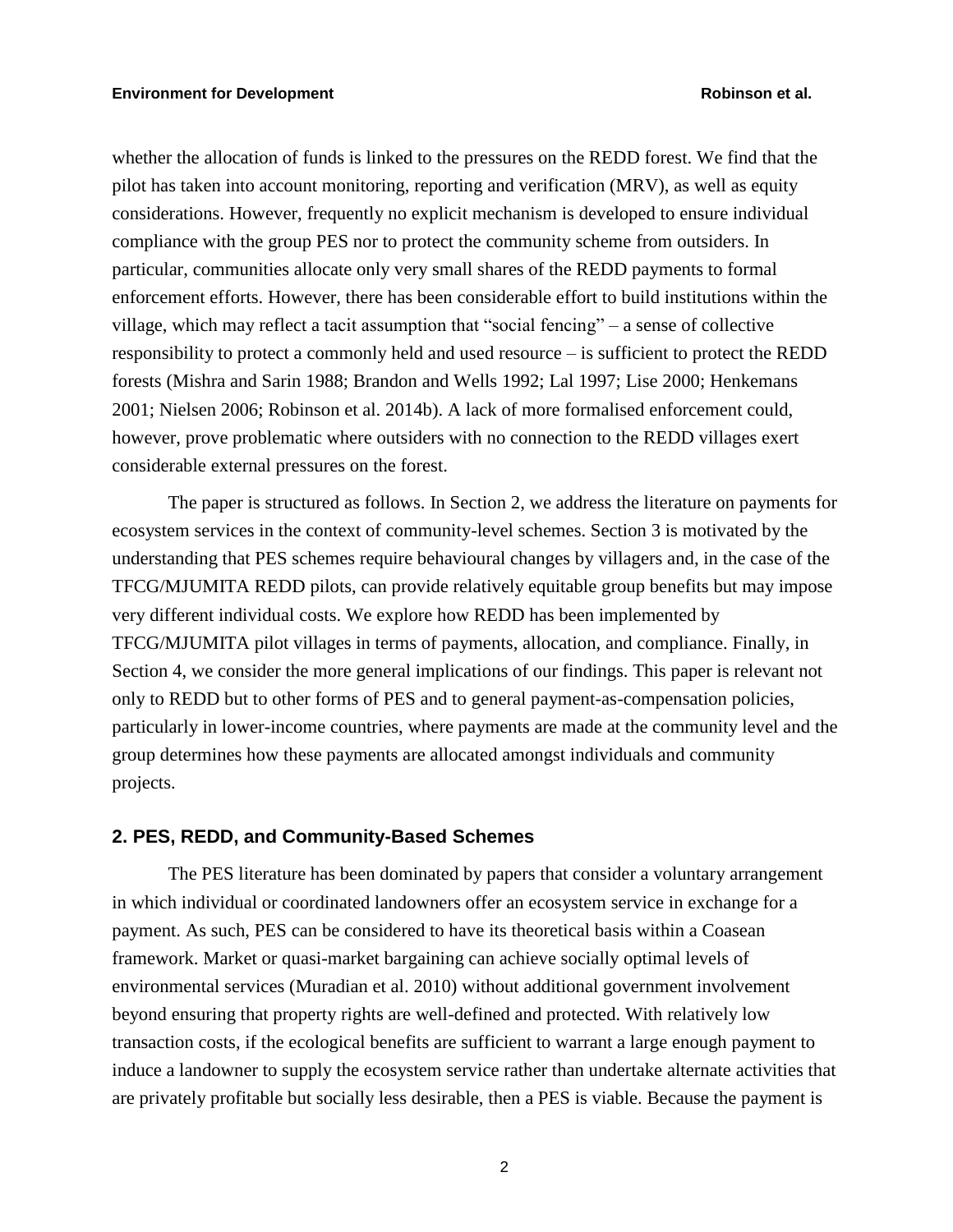# **Environment for Development Robinson et al.**

contingent on a particular set of actions, the landowner has an incentive to comply without any external enforcement.

Operating from this basis of payments to induce changes in forest use behaviour, early discussions of REDD as a new PES in the policy and academic literature focused on implementation issues, including monitoring, reporting and verification (MRV); permanence; additionality; and leakage (some of the many key papers include Lambin 1999; Angelsen 2008; Humphreys 2008; Herold and Skutsch 2009; Lubowski 2008; West 2010; Albers and Robinson 2013). However, increasingly PES schemes in lower-income countries are recognized to be more complex than the theoretical concept might suggest (Tacconi 2012). For example, Sommerville et al. (2010: 1263) recognize explicitly that "community-based PES schemes offer a particular challenge, as incentives aimed to influence individual behaviour … pass through community institutions." Mahanty et al. (2013) consider lessons from seven PES schemes, several of which are implemented partially or fully at the community level. Alix-Garcia et al. (2004, 2012) study Mexico's PES for hydrological benefits from forest protection on communal lands, *ejidos*. Muradian et al. (2010: 1203) similarly highlight that many PES schemes stray far from the Coasean "ideal" of a "voluntary transaction where a well-defined ecosystem is bought by a buyer from a service provider if and only if the provider secures its provision" (quoted from Engel et al. 2008).

In these cases, conditionality operates through incentives at the level of the group but requires compliance at the individual level. Mechanisms to achieve such individual compliance include defining rules of resource access, rules of management actions per person, and consequences to breaking those rules. The development and enforcement of these allocation rules is critical – without established and enforceable rules, individual incentives from *de facto*  open access extraction remain even if individuals receive additional income from the project (Ostrom 1990). Ostrom (2009) addresses how such complex social-ecological systems (SES) often lack a common framework to assess the likelihood of self-organisation resulting in a sustainable SES.

Yet, despite recognition that individual compliance with group decisions is difficult but necessary, the literature contains little consideration of how appropriate individual incentives are designed for a community PES. Alix-Garcia et al.'s (2004, 2012) articles that address PES schemes in Mexico's *ejido*s discuss tree-stealing as a symptom of poorly enforced *ejido* property rights and the costs of that enforcement, but do not focus on *ejido* group decisions or incentives. Even Somerville et al. (2010), which explicitly recognises this need within a PES context, pays relatively little attention to this issue in its specific case study. Rather, the focus of the results is

3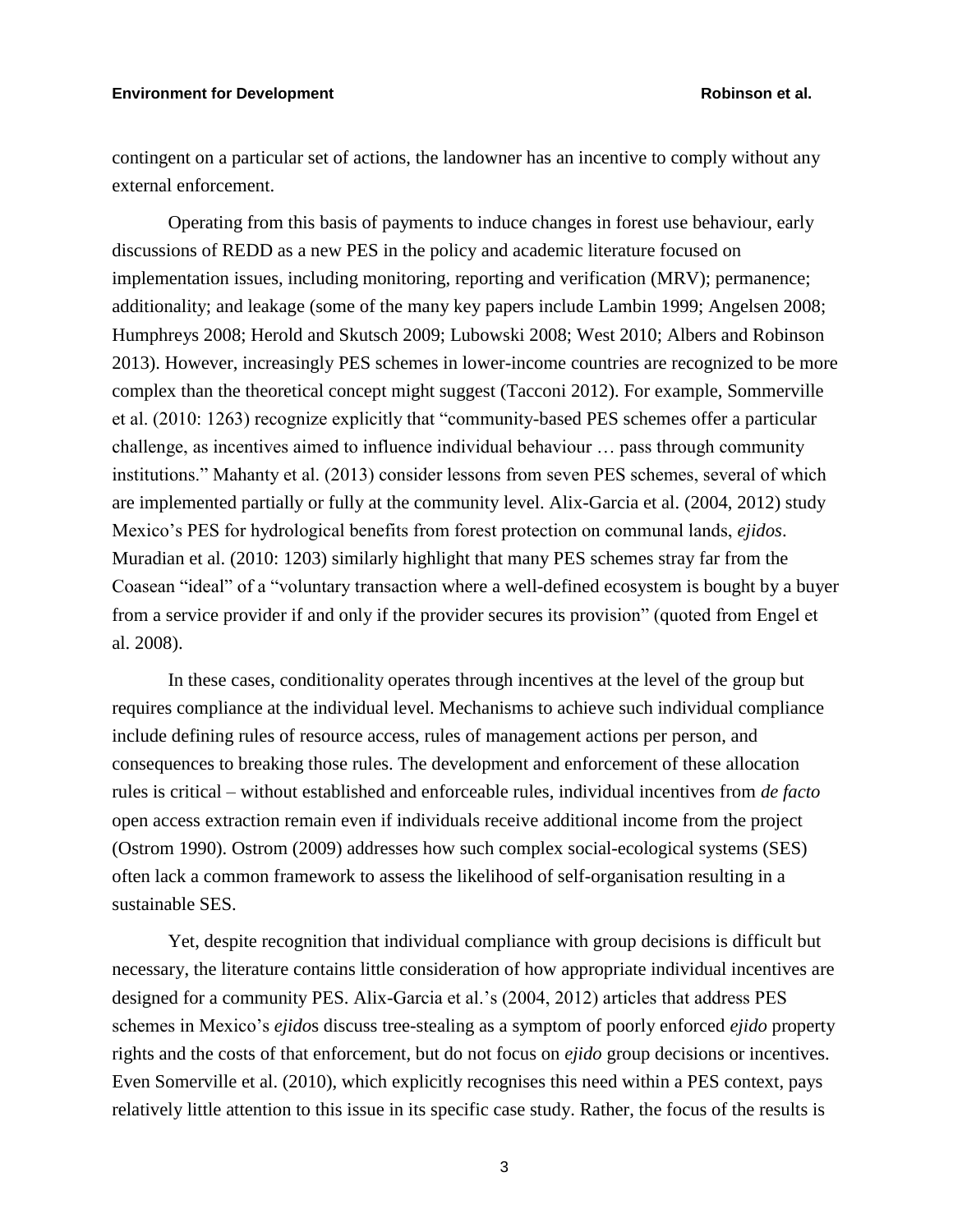on how individuals and the community benefit differentially from the PES payment and on the equity of the distribution of payments. Thus, although the economics and policy literatures recognize the prevalence of community-managed resource institutions in lower-income countries, analysis of the implications of group decisions in response to PES payments to a group or community remains limited.

# **3. Methods and Data**

In this section, we provide details of our data collection, including background to the pilot REDD project that motivated this paper.

# *3.1 The REDD Pilot*

TFCG/MJUMITA introduced the project 'Making REDD work for communities and forest conservation in Tanzania' in September 2009. The project's underlying philosophy incorporates the idea that forests are better managed when the nearby communities are involved in the management of the forests, and that benefits should go directly to the communities that are managing the forests. Documentation states that the project is implemented so as to 'provide direct and equitable incentives to communities to conserve and manage forests sustainably' (TFCG 2009a: 1).

The project is being implemented in two districts in Tanzania, Kilosa and Lindi (Figure 1), each of which incorporates biodiversity hotspots: the Eastern Afromontane biodiversity hotspot and the Eastern African coastal forest biodiversity hotspot, respectively (Robinson et al., 2014a). Though the pilot is being funded by a grant, it is being introduced as if it were a performance-based community-level PES in which communities are paid in proportion to the measurable and verifiable reductions in carbon emissions from their surrounding forests. Part of the rationale for this approach is that villages should therefore be well-placed in the future to access REDD/REDD+ funds directly from international carbon markets.<sup>1</sup>

<sup>1</sup> REDD+ goes beyond the initial aims of REDD by including conservation, sustainable management of forests, and enhancement of forest carbon stocks. The two terms REDD and REDD+ are both currently used in the literature.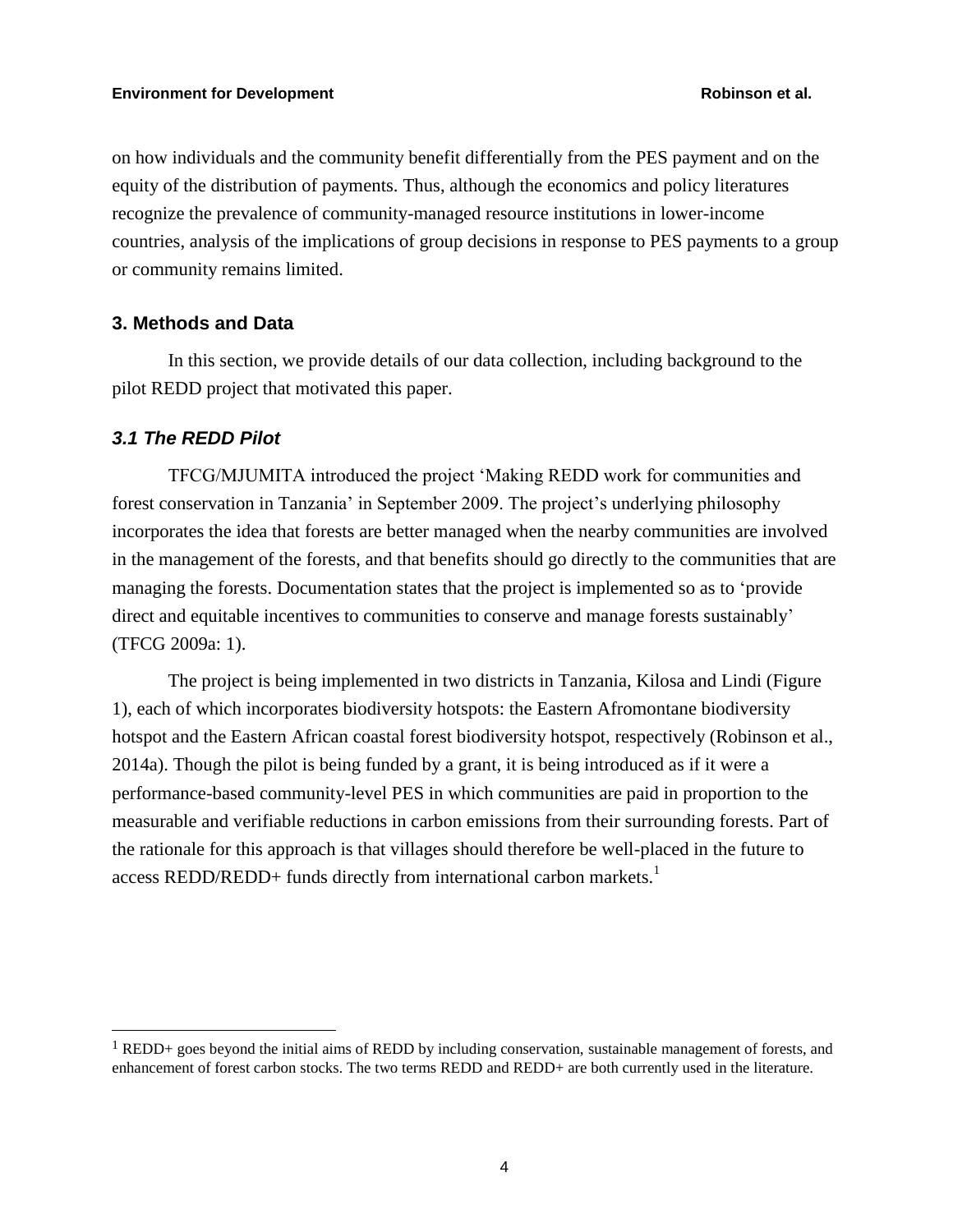

# **Figure 1. Map Showing Areas where Pilot REDD Forests are Located**

Source: http://www.nationsonline.org/oneworld/map/tanzania-administrative-map.htm

TFCG/MJUMITA developed several norms as conditions for inclusion of a community in the pilot. First, the REDD payment is made to the village through the village natural resource committee (VNRC). Each VNRC must pass its own bylaws as to how the REDD 'dividend' is allocated among three areas: community projects; individual community member dividends; and payments to the VNRC for enforcement/protection projects. Payments to individual community members can be influenced by, for example, the length of residency, age, and number of children in the household. However, the payment cannot be influenced by the harm imposed on an individual due to the REDD contract or the efforts that the individual makes toward achieving the REDD sequestration target (Robinson 2014b).

Thus, at the community level, efforts have been made to ensure a clear link between the payment and the reduction in forest loss. There is no such link at the individual level for two key reasons. First, although households are likely to be affected differentially by the REDD pilot, paying equal individual dividends is a pragmatic approach to dealing with a situation in which much of the forest use before the implementation of REDD was *de jure* illegal. Second, all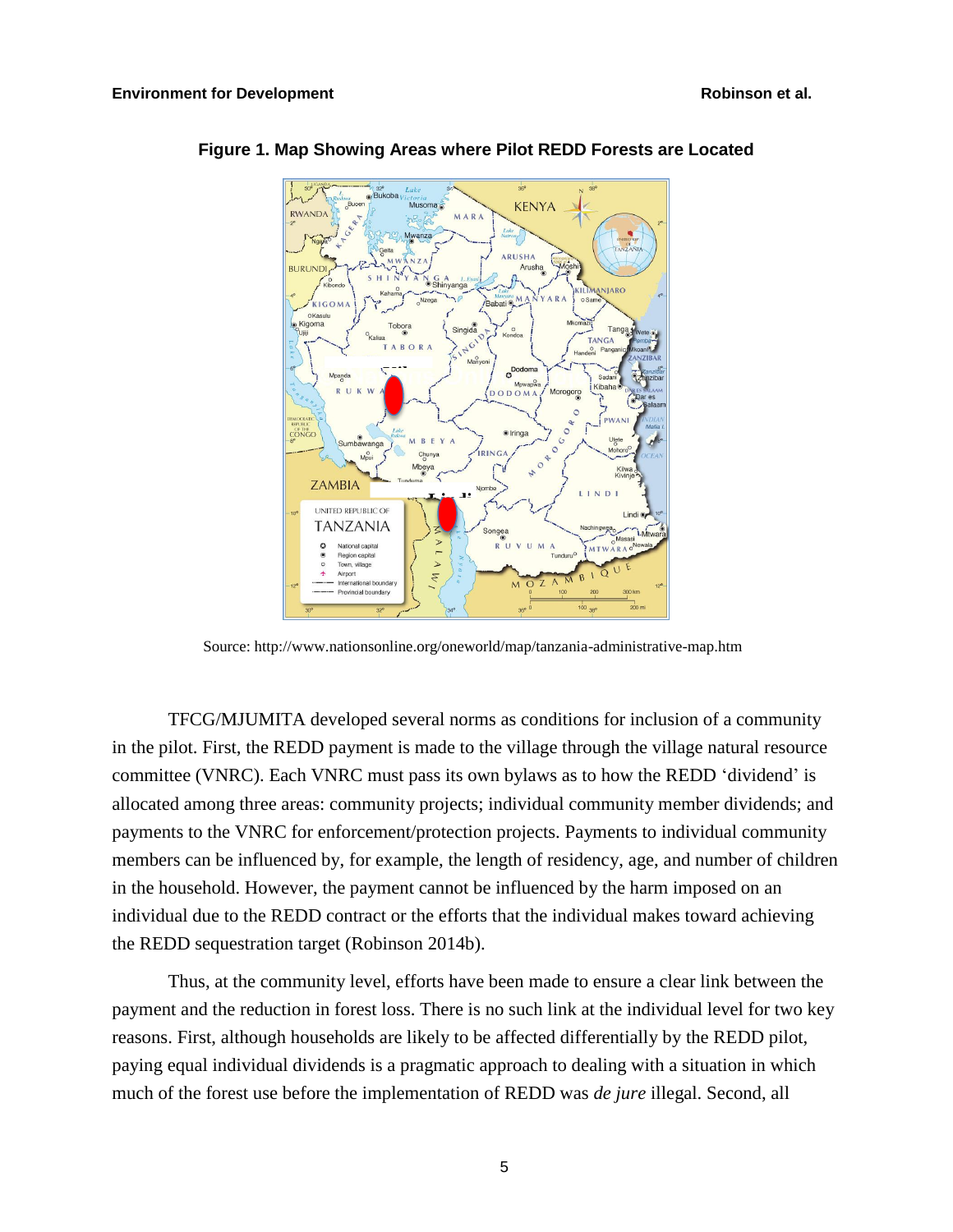villagers have a similar monetary stake in protecting the forest in the future (Robinson 2014b). This approach focuses all stakeholders on a shared future rather than an imperfect past of *de jure* government forest rights that were rarely enforced, with decades of technically illegal forest use by villagers.

# *3.2 The Data*

The data describe the actions of 21 of the 35 villages that had dispersed their initial REDD payments at the time of data collection in 2013 through a village-defined payment sharing mechanism. We relied on members of the village environmental committee and the local TFCG/MJUMITA representative to provide the required information. The data include not just the village payments and the allocation of these funds to group projects, individual payments, and enforcement but also stakeholder perceptions of the different pressures on the forest and the different income-generating opportunities available to villagers.

# **4. Findings**

In this section, we describe the allocation of REDD payments to different uses and groups within each village. We consider those allocations through the lens of the economic theory of incentives that underlies the use of REDD payments, as per the discussion above.

# *4.1 REDD Payments and Allocations*

The size of the payment to each village is based on estimates of historical deforestation rates and future predicted deforestation with and without REDD. Across the 21 villages, these payments varied from Tanzanian Shillings (Tsh) 4.8m to Tsh 63.2m (US \$3000-US \$39,500) at the community level. At the village household equivalent level, these payments range from under US \$10 to over US \$100 (Figure 2).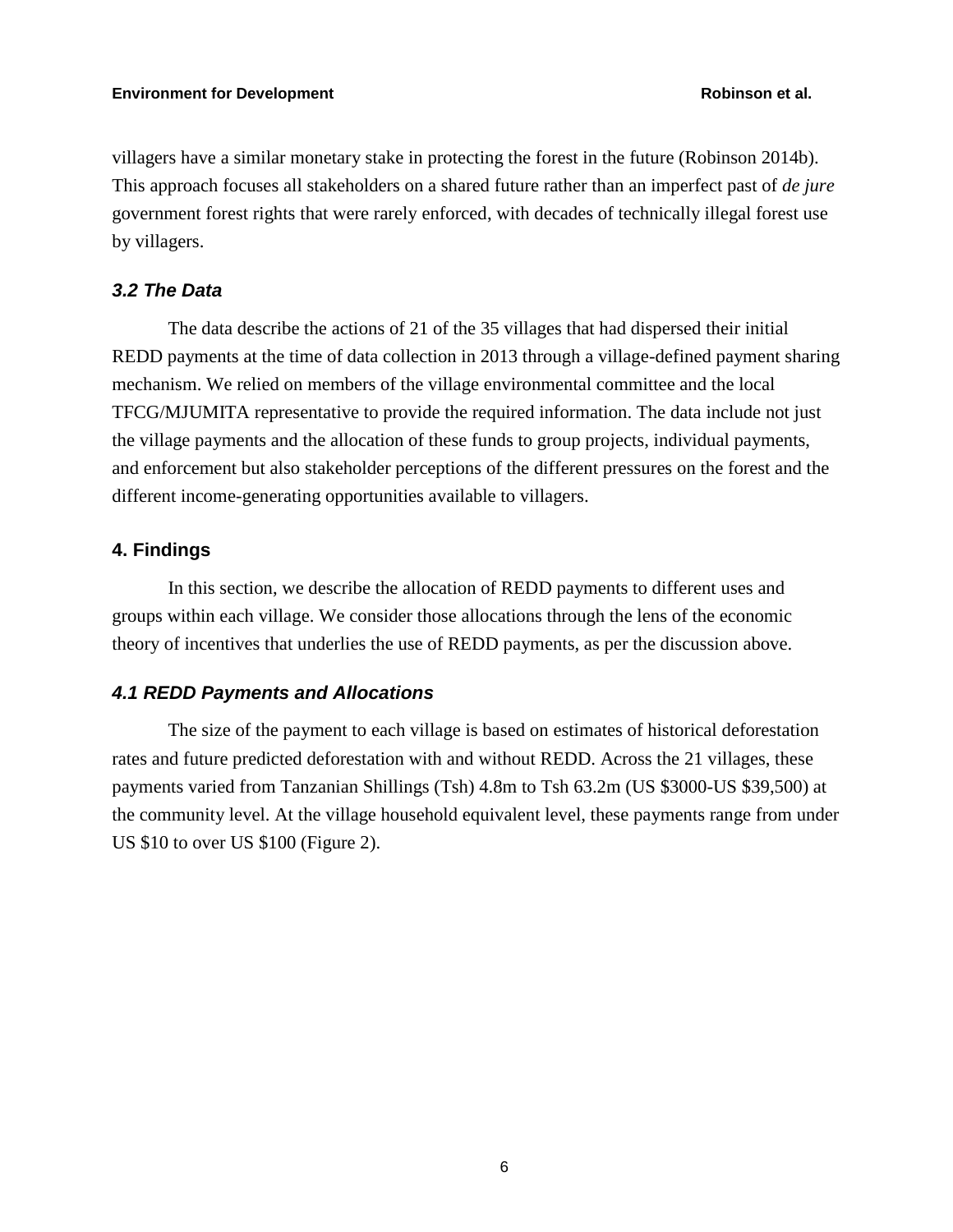

**Figure 2. Level of Community Payments** 

We find a full range of sharing allocations between community projects and individual payments (Figure 3). However, across all villages, the allocation of funds for enforcement activities is small and, in many cases, zero. Whilst some villages allocated the entire REDD payment to community projects, others allocated all or most of the payment as cash payments to individuals. Two villages allocated no cash to individuals but rather used it primarily for community projects, with a very small amount allocated to enforcement. On average, villages choose to allocate more of the REDD funds to individuals than to community projects. Given the widespread use of community projects as compensation for lost access to resources in national parks, marine parks, and conservation areas, this tendency to prefer payments to individuals over projects has broader implications for policy in Tanzania.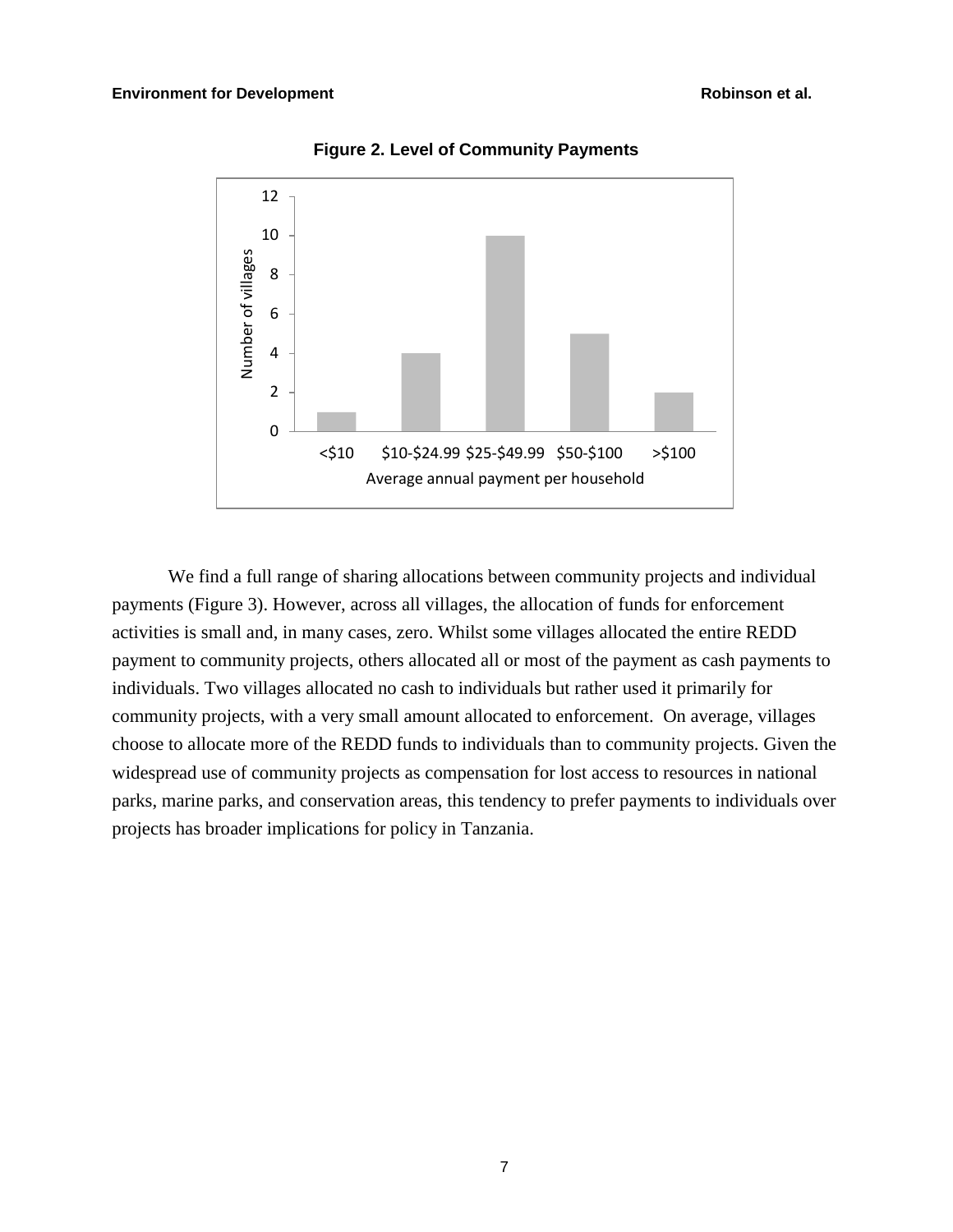

# **Figure 3. REDD Funds Allocated to Individuals and Group, ordered by Individual Share**

Communities that allocated funds toward community projects are eligible for matching funds from the local district. This added funding suggests a strong incentive for allocating at least some of the REDD funds for such public good projects. However, whilst two villages did not allocate any money for individual payments, three villages did not allocate any REDD funds for community projects. Discussions with village groups suggested two primary motivations for these allocation decisions. The first explanation arises from the villages' perceived needs – some villages already have key community facilities such as a school, clinic, well, and public latrines, whereas others do not, which decreases the marginal value of community projects relative to individual payments. Second, one village stated that earlier bad experiences with poor management of community funds made them wary of entrusting funds to village committees and led to a preference for individual payments. However, in general, no clear pattern of allocations emerges in this first year of the REDD pilot (Figure 4).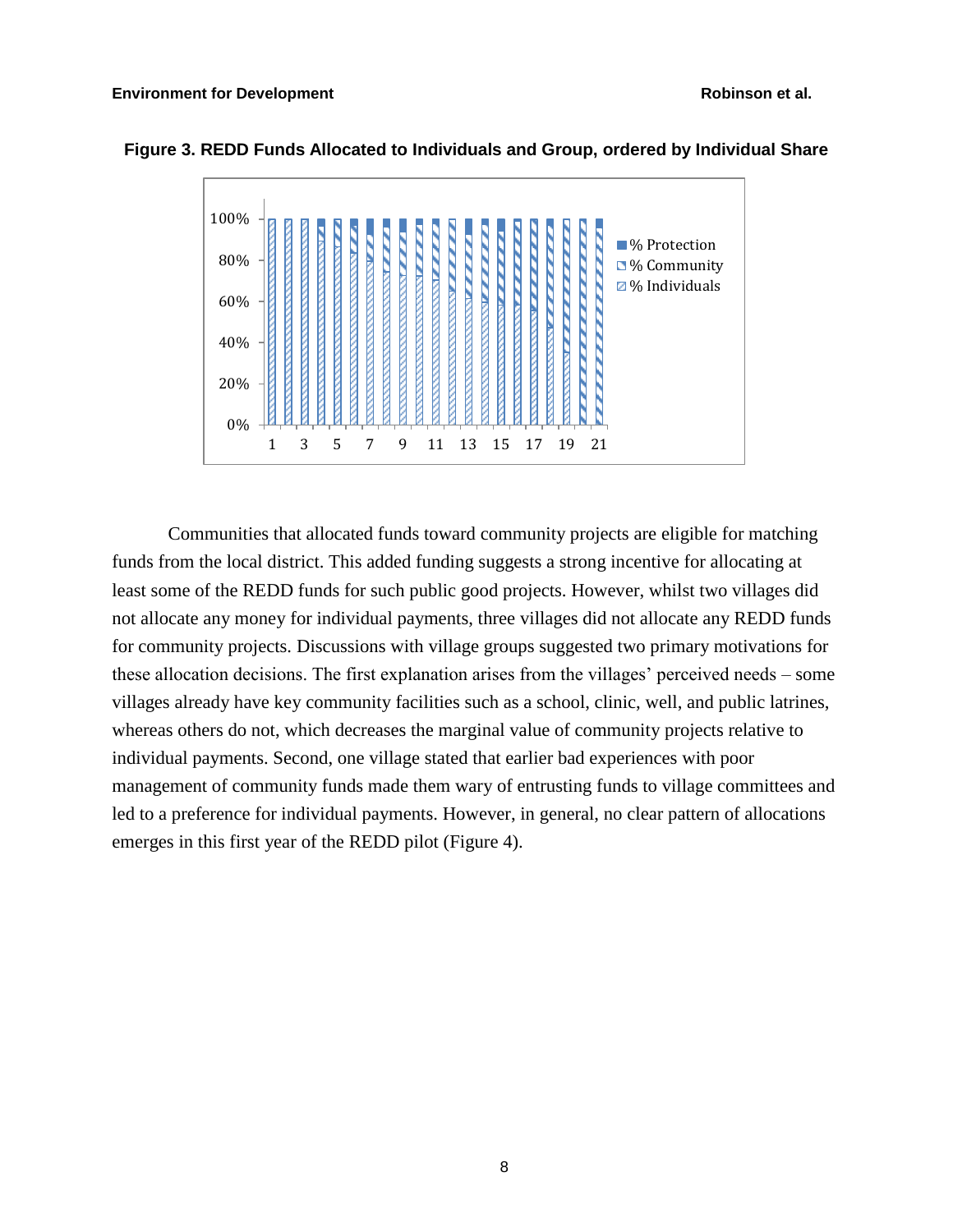

**Figure 4. Link between Community Facilities and Share of REDD Payment** 

# *4.2 Enforcement and Links to Pressures on the Forests*

However the funds are allocated, when REDD is implemented at the group level, there is no clear mechanism to ensure that individual villagers comply with the restrictions unless there is explicit enforcement. Yet most of the villages do not allocate any funds to enforcement, which suggests either a reliance on voluntary patrols and social fencing or a neglect of this aspect of REDD. Whether or not voluntary enforcement and social fencing are sufficient to ensure the forest is well-enough protected to generate payments is yet to be determined in these pilot villages. Though at present, the detailed data required to assess the effectiveness of the REDD schemes in reducing forest loss are not available due to the newness of these pilots, TFCG has found villagers to be highly attuned to illegal deforestation, wanting to know who was undertaking illegal activities and how action could be taken against the perpetrators. Moreover, anecdotal evidence from other countries' experiences suggests that communities typically become less resistant to using their REDD payment for funding community-level activities, such as enforcement, as they become more confident that the REDD programme will endure and that these activities will be implemented. In Lindi, one of the project areas, TFCG has observed the REDD model working well, with less deforestation and thus fewer emissions than would have been experienced without the initiative. In Kilosa, where outsiders are more of a threat, the communities are struggling to reduce their forest loss.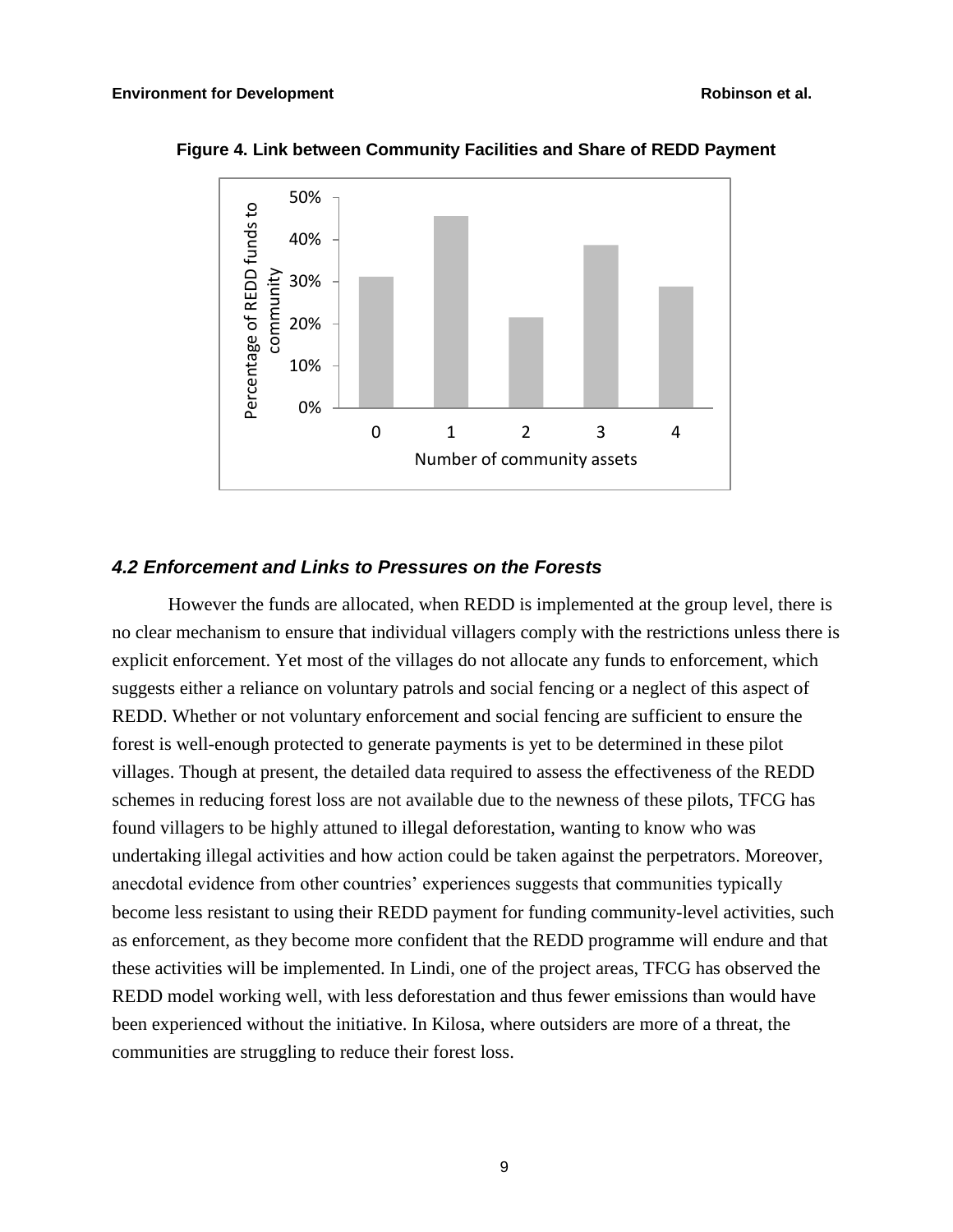The pressure on a REDD forest can be reduced through direct efforts to protect the forest —enforcement—or by addressing the drivers of forest loss. To explore the anthropogenic pressures leading to deforestation and forest degradation and whether the key pressures on these particular forests come from insiders or outsiders, we interviewed groups of local individuals, comprised of male and female members of the village environmental committees and local representatives of TFCG. Although the data represent perceptions rather than measurable pressures, these village representatives expressed confidence in their understanding of the pressures on the local forests. The stakeholders identified agricultural expansion, shifting cultivation, timber and charcoal production, and non-timber forest extraction as primary stressors on forests and stated that both community members and outsiders contribute to this degradation. On average across villages, insider pressures are perceived to be greater than outsider pressures, mainly because shifting cultivation and farm expansion is an option only for villagers and not for outsiders, by virtue of their location. However, both villagers and outsiders are perceived to cause both deforestation and degradation due to timber production and, to a lesser extent, charcoal production (Figure 5).





# $(0=$  no perceived pressure;  $3=$  high level of perceived pressure), averaged across all REDD villages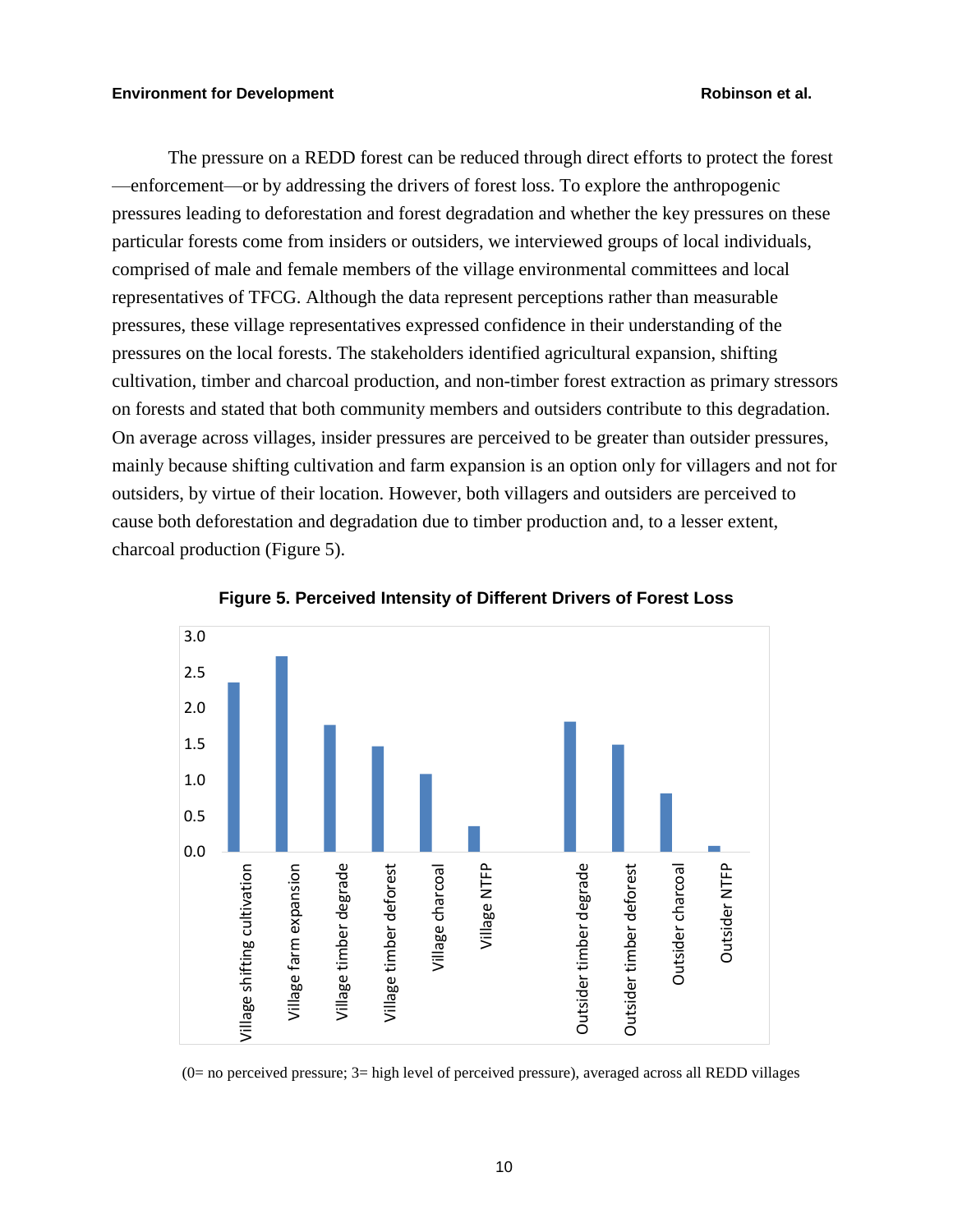Greater perceived pressure on the forest might reasonably imply a greater need for enforcement activities and, therefore, a greater share of REDD funds allocated toward protecting the forest to increase the likelihood of the REDD payment being made, in accordance with a PES structure. However, locals and outsiders are likely to respond to different protection efforts. Specifically, though "social fencing" might be sufficient to ensure compliance by locals, a "fence and fine" approach may also be needed where there are pressures on the forests from outsiders who do not have a stake in the REDD forest and thus are not affected by REDD payments or a shared sense of future. In our data, however, we find no such relationship, either with respect to perceived pressure on the forests from the local community itself, or from outsiders using the forest for timber and charcoal production (Figure 6 presents the data for external pressures). This lack of a relationship contradicts our prior expectation.





Several possible explanations arise to explain why villagers allocate so little of the REDD payment to managing and enforcing extraction restrictions in the REDD forest. In many villages, patrols undertaken to protect the forest are voluntary, undertaken by village environmental committee members, and with no payments given or expected. Villagers may assume they can rely on social fencing alone to reduce the local use of the forest cooperatively, under-estimating the impact of external pressures on their ability to achieve the required REDD reduction. Communities may hesitate to enforce against outsiders due to a sense of futility or an impression of ineffective enforcement, inexperience with such interactions, concern for their legal standing, or fear of conflict. Last, communities simply may not perceive enforcement and active management of the forest as an important element in the REDD agreement, especially given long-standing weak property rights institutions.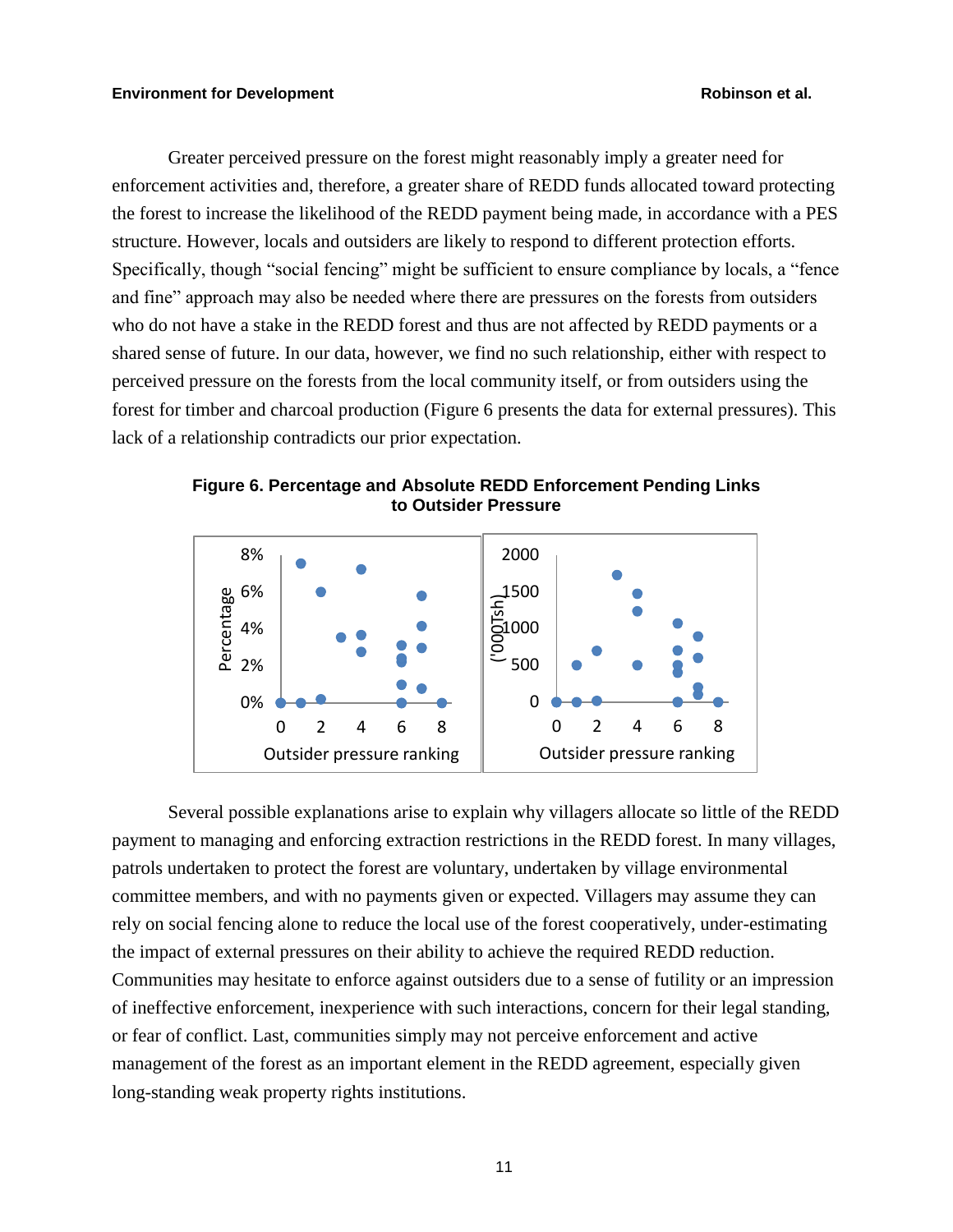# *4.3 Revenue Streams in the Short Term*

These REDD pilots have typically been introduced where on-going deforestation and degradation is a problem and thus there is scope for additionality. To achieve the goal of reduced forest loss, in the short run villagers have been required to reduce or eliminate their use of the REDD forest areas, and to incur the set-up costs of a REDD PES scheme, before a verified reduction in forest loss has been achieved and thus before a truly conditional REDD payment can be made. Recognising this, and in common with other documented PES-type initiatives, the first REDD payments were made to the villagers before any measured reduced forest loss. The payments are seen as a way of increasing the likelihood that villagers will cooperate with the REDD scheme in its early years of implementation. Other authors have also found such payments to be a reality. For example, Mahanty et al. (2013) find such 'front loading' in a number of PES schemes, including one in Uganda where the contracts ranged from 25 to 50 years but all the payments were dispersed by the tenth year of the project; and one in Mozambique in which the contract duration was 100 years but all the contracted payments were due to be paid out by the end of the 7th year. Although these pre-payments may be criticised as negating the schemes in terms of being true PES, without them such approaches to resource management are likely to fail in the early years or to be rejected at the proposal stage, particularly in lower-income countries where households have few opportunities to smooth their consumption.

Revenues derived from enforcement fines generate another potential stream of income. Some villages reported that they use fine revenues from village patrols to fund various protection activities, including making payments into the village account; five villages use the funds to strengthen security; and one village uses the funds to contribute to village development. Thus, though fine revenues can be used in lieu of allocating REDD funds directly to enforcement, there is little evidence of a consistent source of funding for enforcement across the spectrum of villages. Further, using fines as a revenue source implies that both highly effective and highly ineffective enforcement result in little or no revenue from fines (Robinson 2008).

# **5. Discussion**

With REDD pilots worldwide still new, little information details whether these payments lead to reduced carbon emissions from avoided forest loss. The specific Tanzanian pilot discussed here, however, allows an early examination of some of the REDD implementation issues that arise where payments accrue to a community group rather than creating individual incentives. This study contributes to understanding the potential of community-level REDD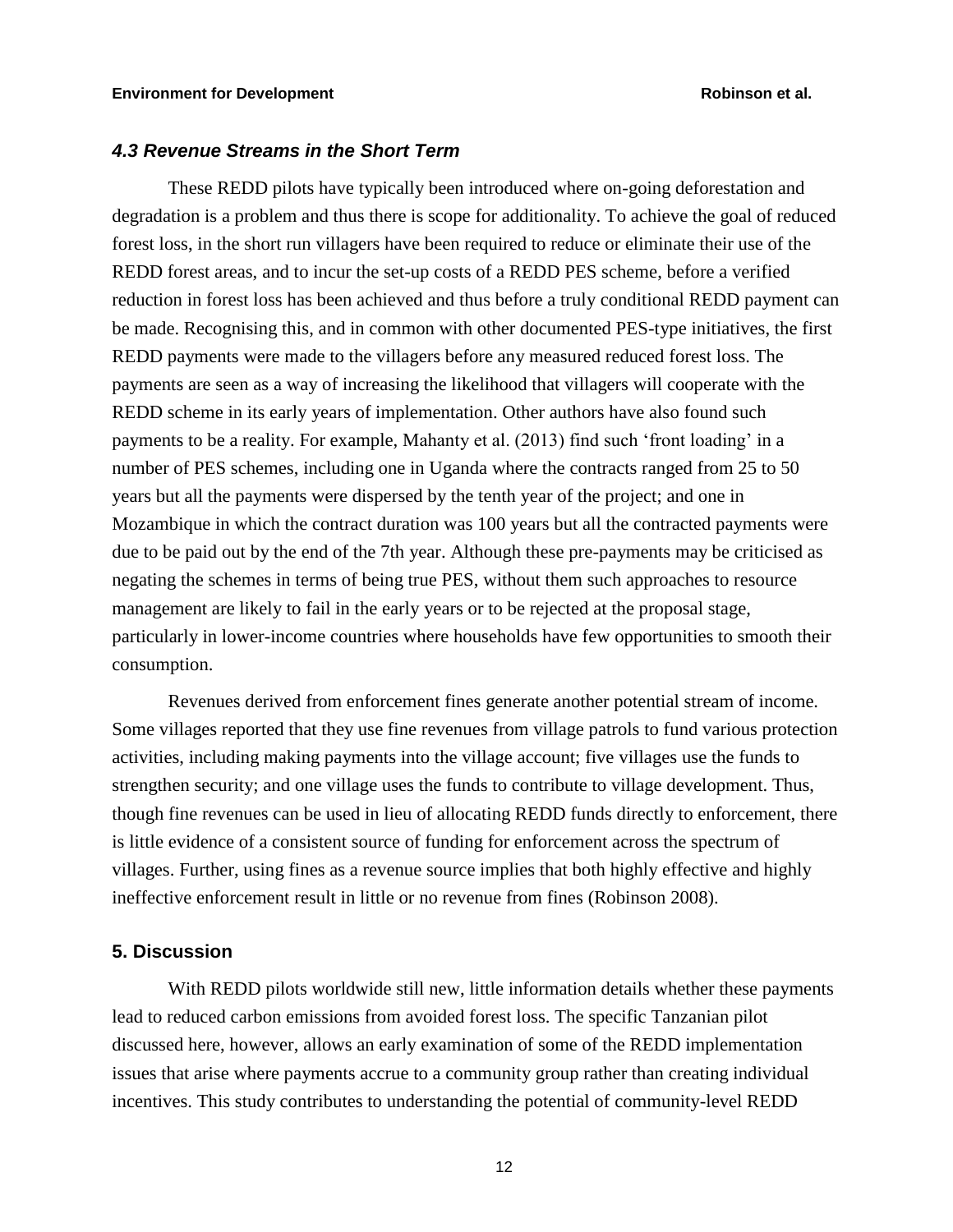# **Environment for Development Robinson et al.**

programs to reduce forest loss and thus carbon emissions. Indeed, a large number of REDD programs, implemented at the community level on communally owned or managed forests, present a different situation than that envisaged in much of the REDD literature.

TFCG/MJUMITA's REDD pilots address institutional management issues by establishing or clarifying forest rights for the community and assisting with forest management planning, building on considerable experience of participatory forest management in the country. Our data suggest that communities rely on relationships within the villages to induce changes in the behaviour of individuals within the community rather than using REDD payments to explicitly enforce forest management rules among community members. TFCG helps communities define their legal rights to the forest and, as a condition of inclusion in these pilots, requires villages to develop forest management institutions and plans. These activities may generate significant forest conservation even without the incentives from the payments themselves.

The villagers interviewed identified a number of external pressures on the forest, particularly timber and charcoal production, which are perceived to be similar in strength to internal pressures. Yet there is little explicit enforcement spending to protect the forest from these outsider pressures. 'Outsiders' who are not involved in the PES scheme have no incentive to comply with the REDD requirements, and so are likely to be deterred only through 'fence and fine' approaches. We see examples elsewhere of different approaches to influencing 'insiders' and 'outsiders.' In Tanzania's Kibaha forest, villagers involved in the participatory forest management initiative have been encouraged to reduce the pressure on their forest in exchange for tree planting and beekeeping initiatives. Yet much of the pressure on this forest, located close to the main urban centre of Dar es Salaam, comes from demand for charcoal in the city (Robinson et al. 2014b). Villagers have found that enforcing their property rights against outsiders is difficult even for experienced forest guards; insiders are reluctant to engage in enforcement activities that lead to conflict, and they have limited legal standing within the forest. As the TFCG/MJUMITA REDD projects evolve over time, evidence should emerge as to the extent to which funds need to be explicitly allocated to enforcement activities.

These REDD pilots raise the question of what is a fair or equitable REDD scheme. Where private landowners are involved with PES, a key concern in lower-income countries is whether poorer households can access and thus be involved with the PES scheme (for example, Kaimowitz 2008; Borner et al. 2010; Blom et al. 2010). In contrast, where the PES is implemented at a community level, a key equity concern is the differential impact on community members. In the REDD pilot discussed here, all villagers in the community are automatically

13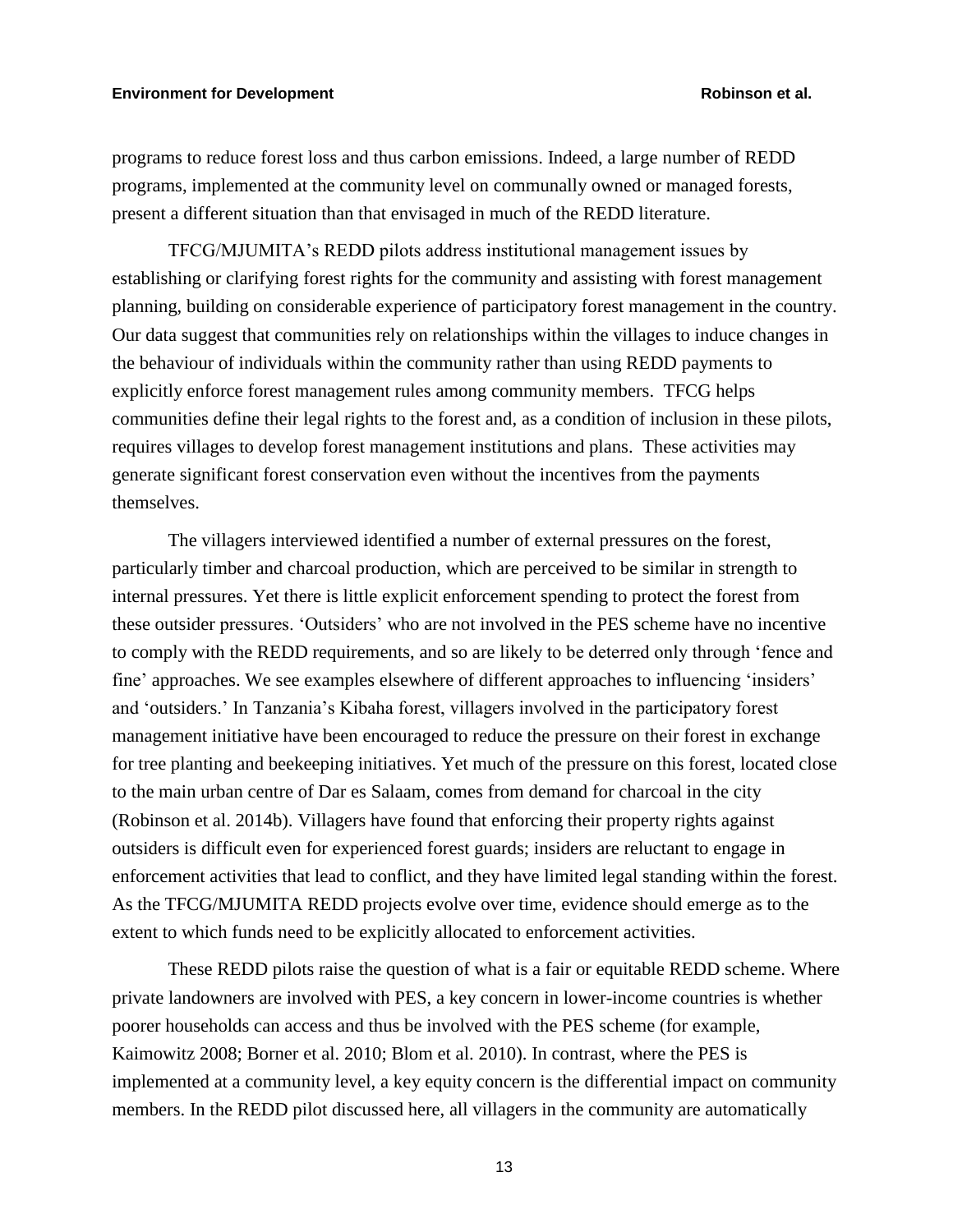included in the pilot and receive payments that are not linked to how an individual benefited from the forest before the REDD project. That rule aims at what might be considered forwardlooking fairness but does not recognize that inequities can remain because the costs imposed on each villager by changing forest behaviour can differ markedly across villagers. Tying the equity issues to the functioning of the PES, the individual incentives to cooperate with the group's forest restrictions may be particularly low for villagers for whom there is a net cost to their participation in REDD, even after the payment.

Finally, one of the biggest threats to Tanzania's forests remains conversion to agriculture and thus any interventions to reduce forest loss need to address this. Though community approaches to forest management can protect forests from conversion, direct interventions in the agricultural sector should make it easier to enforce village regulations and reduce leakage.

Charcoal is another driver of both degradation and deforestation, often accompanied by conversion of land to agriculture. Thus, interventions, particularly with respect to urban fuel demand and supply, where charcoal is currently the dominant cooking fuel, are also likely to improve the success of forest-oriented REDD initiatives.

REDD is conceptually relatively straightforward: PES-type payments can be used to align private and social optima so as to reduce the current rate of forest loss and thus carbon emissions. Yet, in lower-income countries, where forests are often owned by the government but used by local communities, where institutions governing these forests are typically weak, and where people rely heavily on forests for their livelihoods, REDD implementation differs from that of PES in a country with well-functioning property institutions. This paper, in documenting one particular REDD pilot scheme, sheds light on some of the key issues for REDD implementation.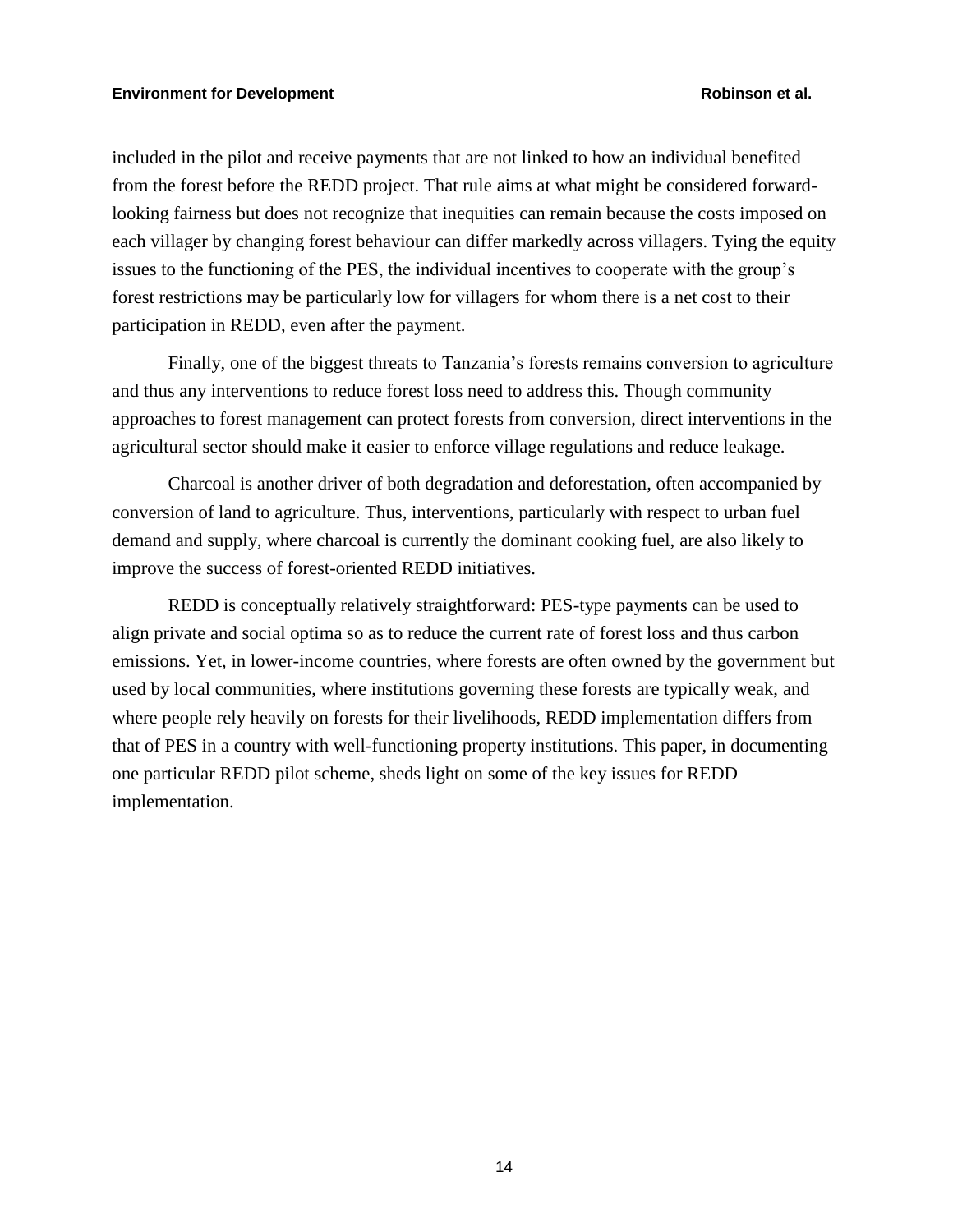# **References**

- Albers, H.J., and E.J.Z. Robinson. 2013. 'Reducing Emissions from Deforestation and Forest Degradation.' In *Encyclopedia of Energy, Natural Resource, and Environmental Economics*. Elsevier, p. 78.
- Alix-Garcia, J.M., E.N. Shapiro, and K.R.E. Sims. 2012. Forest Conservation and Slippage: Evidence from Mexico's National Payments for Ecosystem Services Program. *Land Economics* 88(4): 613-638.
- Alix-Garcia, J.M., A. de Janvry, and E. Sadoulet. 2004. Payments for Environmental Services: To Whom, for What, and How Much? Giannini Foundation Working Paper. September 2004.
- Angelsen, A. 2008. REDD Models and Baselines. *International Forestry Review* 10(3): 465-475.
- Blom, B., T. Sunderland, and Murdiyarso, D. 2010. Getting REDD To Work Locally: Lessons Learned from Integrated Conservation and Development Projects. *Environmental Science and Policy* 13(2): 164-172.
- Börner, J., S. Wunder, S. Wertz-Kanounnikoff, M.R. Tito, L. Pereira, and N. Nascimento. 2010. Direct Conservation Payments in the Brazilian Amazon: Scope and Equity Implications. *Ecological Economics* 69(6): 1272-1282.
- Brandon, K.E., and M. Wells. 1992. Planning for People and Wildlife: Design Dilemmas. *World Development* 20: 557-570.
- Engel, S., S. Pagiola, and S. Wunder. 2008. Designing Payments for Environmental Services in Theory and Practice: An Overview of the Issues. *Ecological Economics* 65(4): 663-674.
- FAO (Food and Agriculture Organization of the United Nations). 2006. Global Forest Resources Assessment 2005, Main Report. FAO Forestry Paper No. 147
- Gibbs, H.K., S. Brown, J.O. Niles, and J.A. Foley. 2007. Monitoring and Estimating Tropical Forest Carbon Stocks: Making REDD a Reality. *Environmental Research Letters* 2(4): 045023.
- Henkemans, A.B. 2001. 'Tranquilidad' and Hardship in the Forest: Livelihood and Perceptions of Camba Forest Dwellers in the Northern Bolivian Amazon. PhD Dissertation. PROMAB Scientific Series 4. Utrecht: University of Utrecht.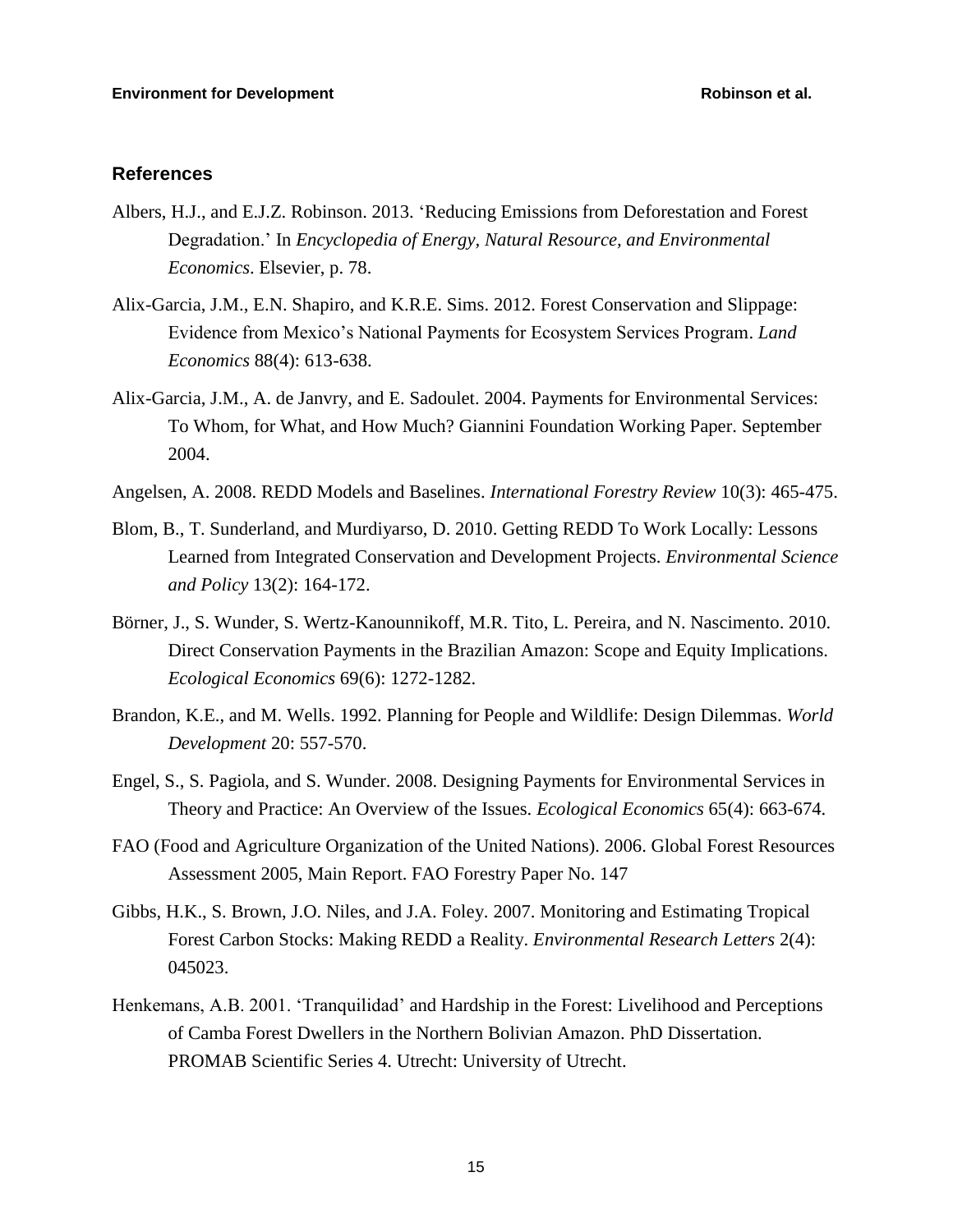# **Environment for Development Robinson et al. Robinson et al. Robinson et al.**

- Herold, M., and M.M. Skutsch. 2009. Measurement, Reporting and Verification for REDD. *Realising REDD* 85.
- Humphreys, D. 2008. The Politics of 'Avoided Deforestation': Historical Context and Contemporary Issues. *International Forestry Review* 10(3): 433-422.
- Kaimowitz, D. 2008. The Prospects for Reduced Emissions from Deforestation and Degradation (REDD) in Mesoamerica. *International Forestry Review* 10(3): 485-495.
- Lambin, E.F. 1999. Monitoring Forest Degradation in Tropical Regions by Remote Sensing: Some Methodological Issues. *Global Ecology and Biogeography* 8: 191-198.
- Lal, J.B. 1997. Community Forest Management in Southern Asia: A Survival Issue. *Journal of Sustainable Forestry* 4(3-4): 73-88.
- Lise, W., 2000. Factors Influencing People's Participation in Forest Management in India. *Ecological Economics* 34(3): 379-392.
- Lubowski, R.N. 2008. 'What Are the Costs and Potentials of REDD?' In *Moving Ahead with REDD: Issues, Options and Implications*, edited by A. Angelsen. Bogor, Indonesia: CIFOR.
- Mahanty, S., H. Suich, and L. Tacconi. 2013. Access and Benefits in Payments for Environmental Services and Implications for REDD+: Lessons from Seven PES Schemes. *Land Use Policy* 31: 38-47.
- Mishra, P.R., and M. Sarin. 1988. Case Study 2: Social Security through Social Fencing, Sukhomajri and Nada North India. The Greening of Aid: Sustainable Livelihoods in Practice, 22.
- Muradian, R., E. Corbera, U. Pascual, N. Kosoy, and P.H. May. 2010. Reconciling Theory and Practice: An Alternative Conceptual Framework for Understanding Payments for Environmental Services. *Ecological Economics* 69(6): 1202-1208.
- Nielsen, M.R. 2006. Importance, Cause and Effect of Bushmeat Hunting in the Udzungwa Mountains, Tanzania: Implications for Community Based Wildlife Management. *Biological Conservation* 128(4): 509-516.
- Ostrom, E. 1990. *Governing the Commons: The Evolution of Institutions for Collective Action.* Cambridge: Cambridge University Press.
- Ostrom. E. 2009. A General Framework for Analyzing Sustainability of Social-Ecological Systems. *Science* 24(5939): 419-422.